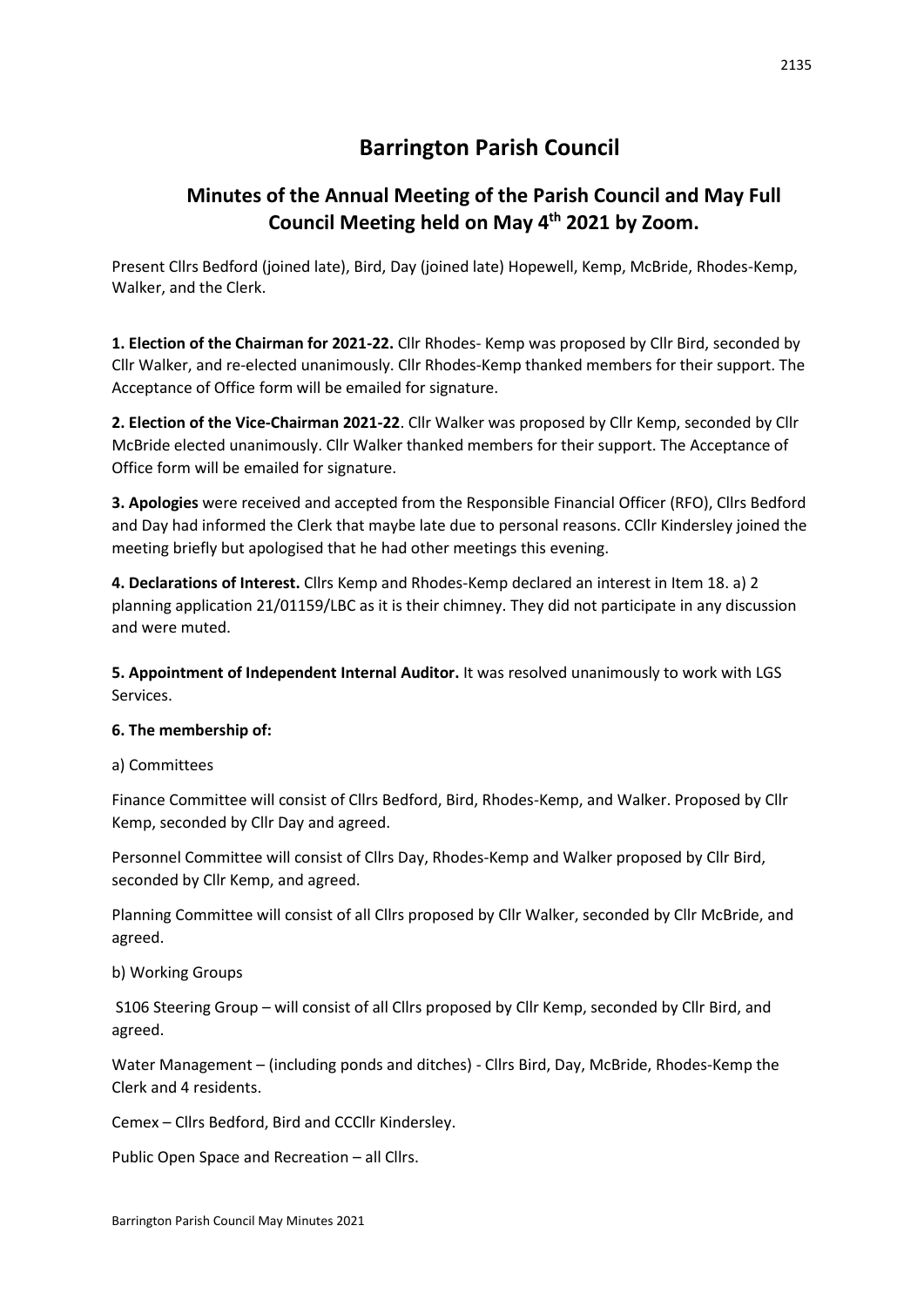Traffic Management – Cllrs Kemp, Rhodes-Kemp, Walker and two residents. Speedwatch – Cllrs Kemp, Walker and 7 residents

Website – Cllrs Bird, Hopewell, Kemp, McBride and the Clerk

Footpaths – Cllrs McBride and Day

Woodland and Orchard – Cllrs McBride, Rhodes-Kemp, and residents

Local Development Threats: Foxton Hub, Thakeham, Local Plan Submissions, EWR – Cllrs Bird, Hopewell, Kemp, Rhodes-Kemp and residents.

c) Councillors Responsibilities as above plus

Car Scheme – Cllr Bird

**7. Policies**. All policies except Social Media and Electronic Communications have recently been reviewed. This will be reviewed as the website is changing and further checked to ensure the policy and the communications guidance support one another. **Action Cllrs Hopewell, Kemp and the Clerk.** 

**8. Emergency Plan –** it was resolved that Cllr Rhodes- Kemp would amend this and the plan will be a future agenda item. **Action Cllr Rhodes-Kemp and the Clerk.** 

#### **9. To Review terms of Reference (ToR) for the following:**

- a) Personnel Committee
- b) Planning Committee
- c) Finance Committee
- d) Open Space Sub Committee
- e) QE II Woodland Group
- f) Reduce Speed Plan Sub Committee
- g) S106 Working Group Community Facilities Key Roles and Responsibilities

It was agreed to adopt the Personnel, Planning and Finance Committee ToRs and the remaining ones will need to be reviewed once the organogram is updated. **Action the Clerk Action the Clerk** 

#### **This was followed by the May Meeting of the Parish Council**

10. Public Forum – there were no members of the public present.

**11. a) To approve the Minutes of the last Parish Council meeting held on Thursday 22nd April 2021.**  It was proposed to accept the Minutes of a true record of the meeting by Cllr Kemp, seconded by Cllr Walker and agreed with all in favour.

**12. To take CCC (Cambridge County Council), SCDC (south Cambs District Council) and Clerk reports.** There were no reports presented for the meeting although CCCllr Kindersley will circulate a report.

**Matters Arising –** there were no matters arising to report**.**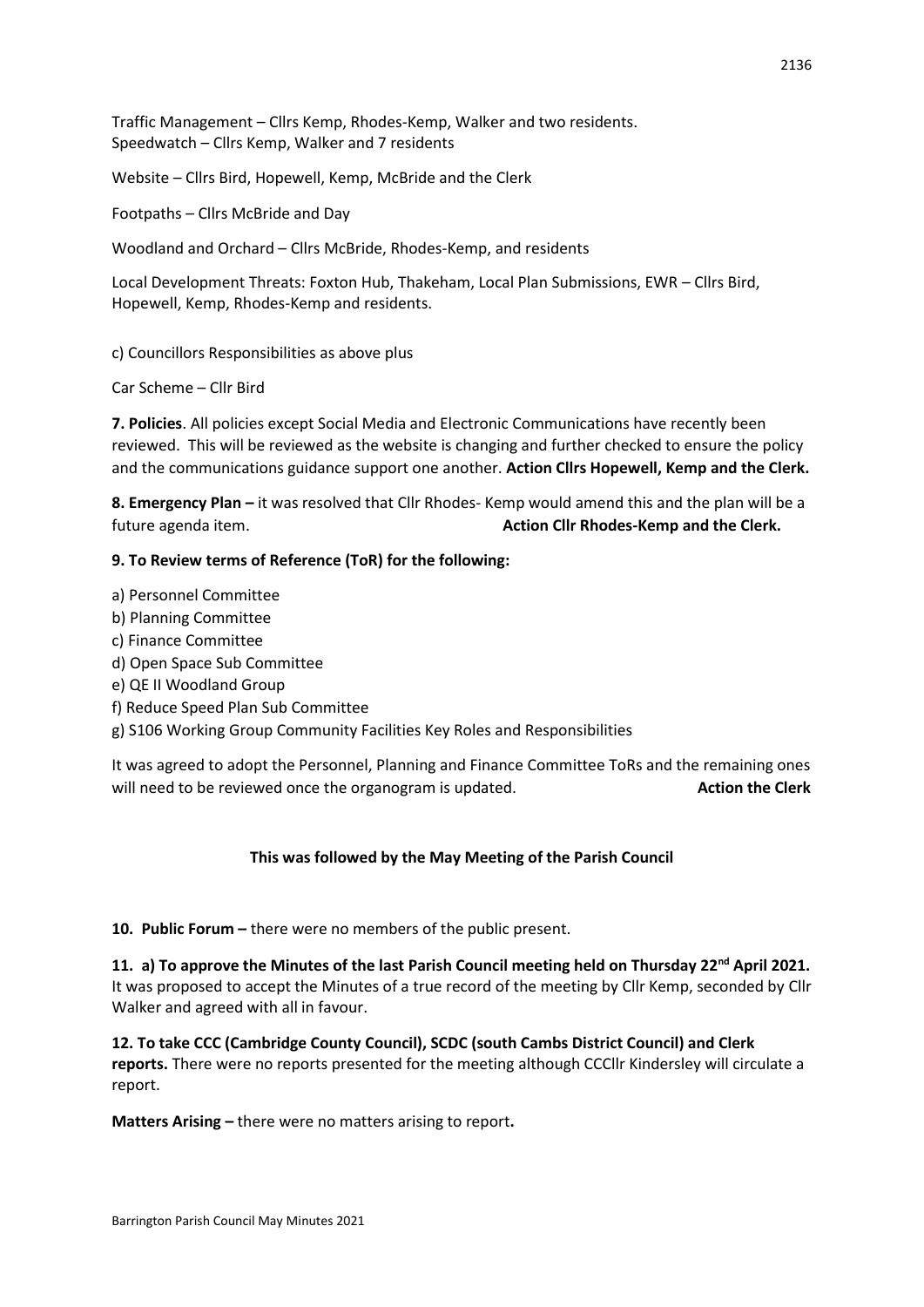#### **13. Finance**

**a) To approve the payments below.** It was proposed to approve the payments listed by Cllr Walker, seconded by Cllr Kemp, and agreed with all in favour.

| V/N | <b>Description</b>                            | <b>Supplier</b>                           | <b>Total</b> |
|-----|-----------------------------------------------|-------------------------------------------|--------------|
| 19  | <b>Electricity Charges</b>                    | Sothern Electric                          | 344.57       |
| 20  | Removal of fallen tree leaning over           | Herts & Cambs Ground Maintenance Services | 264.00       |
|     | woodland onto another tree                    |                                           |              |
| 21  | Clear fallen branch from school footpath      | Herts & Cambs Ground Maintenance Services | 168.00       |
| 22  | Cut of Sports field April 21                  | Herts & Cambs Ground Maintenance Services | 144.00       |
| 23  | Ranger duties : tidying woodland              | Herts & Cambs Ground Maintenance Services | 59.40        |
| 24  | Ranger duties: clear school path of debris    | Herts & Cambs Ground Maintenance Services | 59.40        |
| 25  | Ranger duties : clear ditch @woodland rear    | Herts & Cambs Ground Maintenance Services | 79.20        |
|     | of school                                     |                                           |              |
| 26  | Playground inspection April 21                | Herts & Cambs Ground Maintenance Services | 114.00       |
| 27  | Tighten bolt on swing                         | Herts & Cambs Ground Maintenance Services | 24.00        |
| 28  | Repair timbers & replace on multiplay         | Herts & Cambs Ground Maintenance Services | 216.00       |
|     | climber                                       |                                           |              |
| 29  | Stationery for PC, printing agendas for audit | Office Depot                              | 29.84        |
|     | etc                                           |                                           |              |
| 30  | Orchard weed suppressant matting              | Reimbursement to a cllr                   | 92.82        |
| 31  | APM Agenda and Reports 16pp A4 x 500          | Victoire Press Ltd                        | 258.00       |
|     | Total                                         |                                           | 1,853.23     |

**b) To consider allowing the payment of salaries/staff costs to be paid at the end of May when payroll is run and payments to Herts and Cambs to be presented at the June (22nd) meeting.** It was agreed to continue these payments.

**14. To agree insurance renewal.** It was proposed by Cllr Walker and agreed to renew the insurance for a year, to review the provider next year (April 2022) and check the VAS sign is covered.

#### **Action RFO.**

**15. To review the Annual Parish Meeting.** There has been positive feedback. Council would like to thank Cllr Rhodes-Kemp for chairing the PC and to all residents who attended the meeting. The PC will work together to try and work similar meetings in the future.

## **16. Reports: Council noted that as there have been 2 meetings in the last 2 weeks, the usual monthly reports will not be received.**

## **17. Highway Issues**

## **a) Reporting of any issues or updates**

Cllr Kemp reported that Seearo will be putting in a planning application for change of use and he has also highlighted the implications for Barrington to the County Council.

There are safety concerns of the surface of the road along High Street and the pavement of Orwell Road. These have been reported but the County Council are low on funds.

#### **b) Review of Tender for Highways Consultant.**

The final draft is ready to be sent out to tender. A list of organisations is being compiled and Cllr

2137